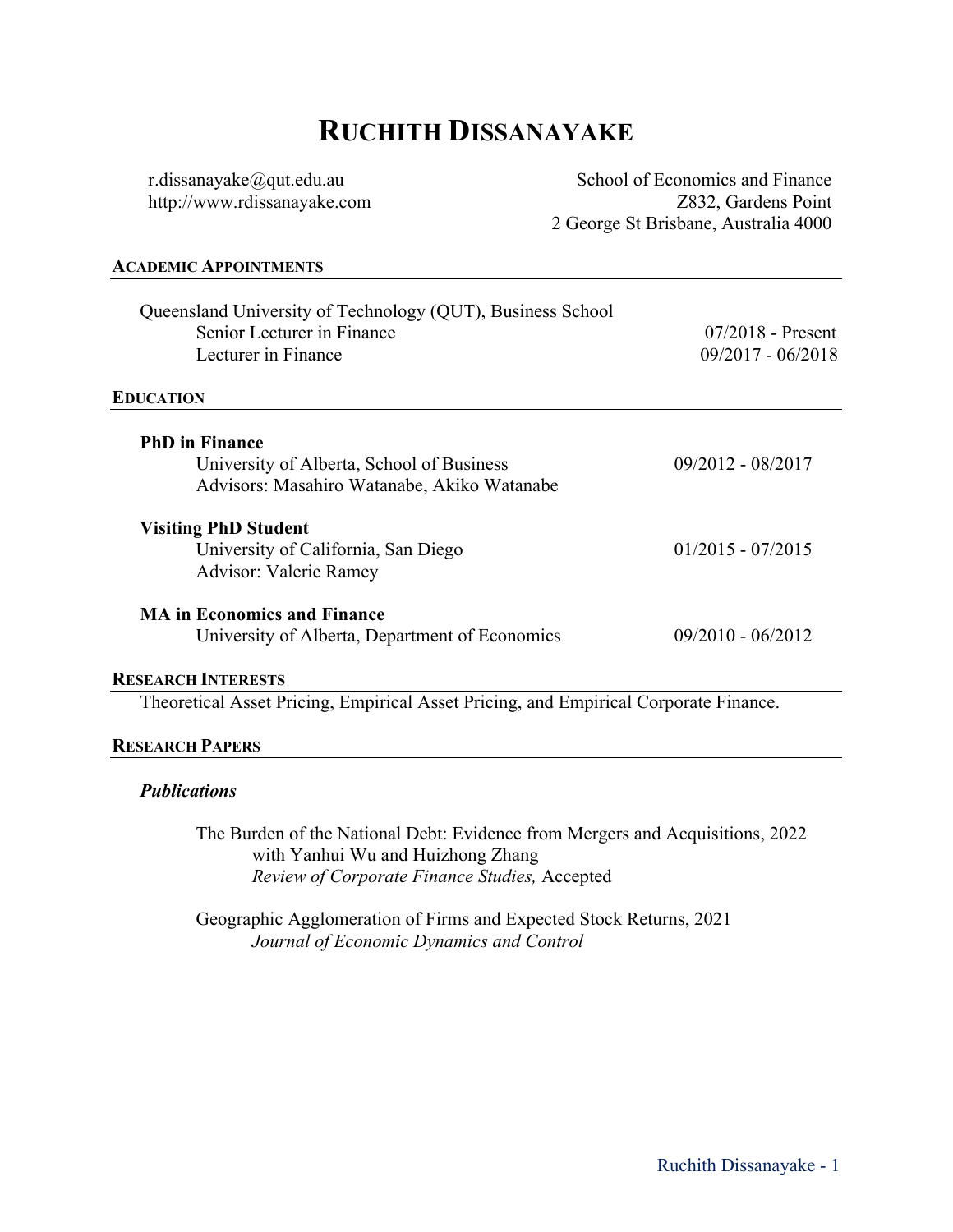# *Papers in Review*

Government Spending Shocks and Asset Prices, 2021

Geopolitical Risk and Corporate Innovation, 2022 with Yanhui Wu

Using Stock Returns to Identify Government Spending Shocks: New Insights, 2022

# *Working Papers*

Geopolitical Risk, Financial Slack and Capital Investments, 2022 with Vikas Mehrotra and Yanhui Wu

Investment Shocks and Asset Returns: International Evidence, 2020 with Akiko Watanabe and Masahiro Watanabe

Banking Efficiency Matters During Non-Financial Crises: Evidence from the Covid-19 Pandemic, 2021

Tax News Shocks, Political Cycles, and Asset Prices, 2020

Identifying Oil Market Risk, 2022

#### **PROFESSIONAL PRESENTATIONS (MY OWN PRESENTATIONS ONLY)**

American Economic Association (AEA) Annual Meeting, January 2022 FIRN Annual Conference, November 2021 Conference on Law and Macroeconomics, October 2021 Frontiers in International Finance and Banking Conference, October 2021 Vietnam Symposium in Banking and Finance, October 2021 Financial Management Association (FMA) Annual Meeting, October 2021 International Risk Management Conference, October 2021 FIRN Banking and Financial Stability Meeting, August 2021 Asian Finance Association Conference, July 2021 International Conference of the French Finance Association (AFFI), May 2021 Conference on Asia-Pacific Financial Markets, December 2020 European Finance Association (EFA) Annual Meeting, August 2020 Midwest Finance Association (MFA) Annual Meeting, August 2020 FIRN Annual Conference, November 2019 Financial Management Association (FMA) Asia/Pacific Conference, July 2019 Australian National University, May 2019 Politics, Stock Markets and the Economy Conference, December 2018 University of Queensland, October 2018 FIRN Asset Pricing Meeting, October 2018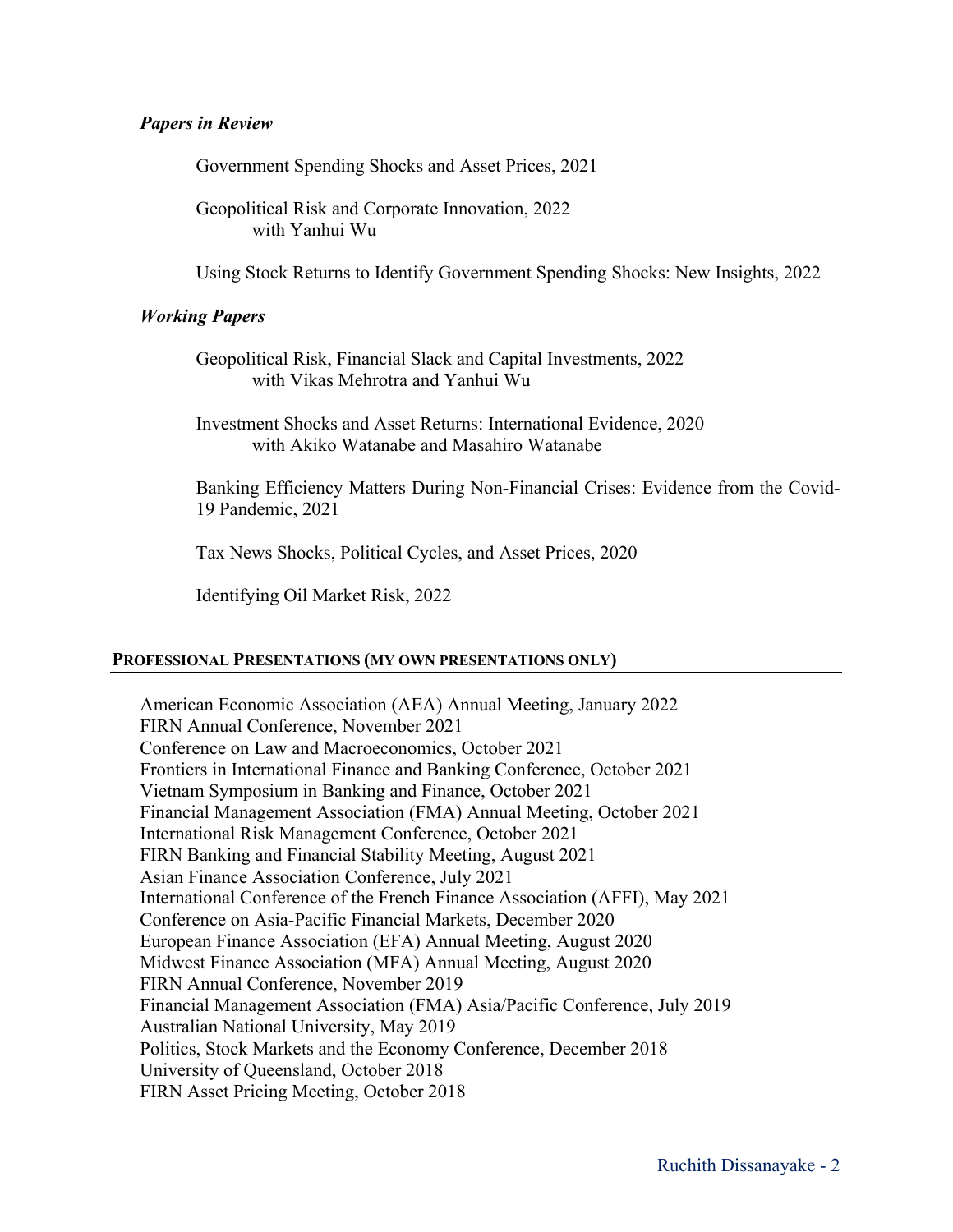Macquarie University, September 2018 University of Auckland, August 2018 Massey University, August 2018 Auckland University of Technology, August 2018 China International Conference in Finance (CICF), July 2018 Financial Markets and Corporate Governance Conference, April 2018 University of Melbourne, March 2018 University of Queensland, February 2018 American Finance Association (AFA) Annual Meeting, January 2018 Auckland Finance Meeting, December 2017 Australasian Finance and Banking Conference, December 2017 SFS Cavalcade Asia-Pacific, December 2017 Australian National University, November 2017 Annual Congress of the European Economic Association (EEA), August 2017 Midwest Finance Association (MFA) Annual Meeting, March 2017 University of Windsor, February 2017 Queensland University of Technology (QUT), February 2017 American Economic Association (AEA) Annual Meeting, January 2017 Auckland Finance Meeting, December 2016 Australasian Finance and Banking Conference, December 2016 Financial Management Association (FMA) Annual Meeting, October 2016 Southern Illinois University Research Seminar Series, October 2016 Northern Finance Association (NFA) Conference, September 2016 Annual Congress of the European Economic Association (EEA), August 2016

#### **PROFESSIONAL PRESENTATIONS (CO-AUTHOR PRESENTATIONS)**

FIRN Annual Conference, November 2021 Vietnam Symposium in Banking and Finance, October 2021 Midwest Finance Association (MFA) Annual Meeting, August 2020 FIRN Annual Conference, November 2019 Asian Finance Association Conference, July 2019 Financial Management Association (FMA) Asia/Pacific Conference, July 2019 Politics, Stock Markets and the Economy Conference, December 2018 Financial Management Association (FMA) Annual Meeting, October 2018 Northern Finance Association (NFA) Conference, September 2018 Macquarie University, September 2018 Australian National University, July 2018 Asian Finance Association Conference, June 2018 FIRN Corporate Finance Meeting, May 2018 Financial Markets and Corporate Governance Conference, April 2018 Alberta/Calgary Finance Conference, November 2017 Japanese Economic Association Meetings, May 2015 Development Bank of Japan, May 2015 Nippon (Japanese) Finance Association Meetings, June 2014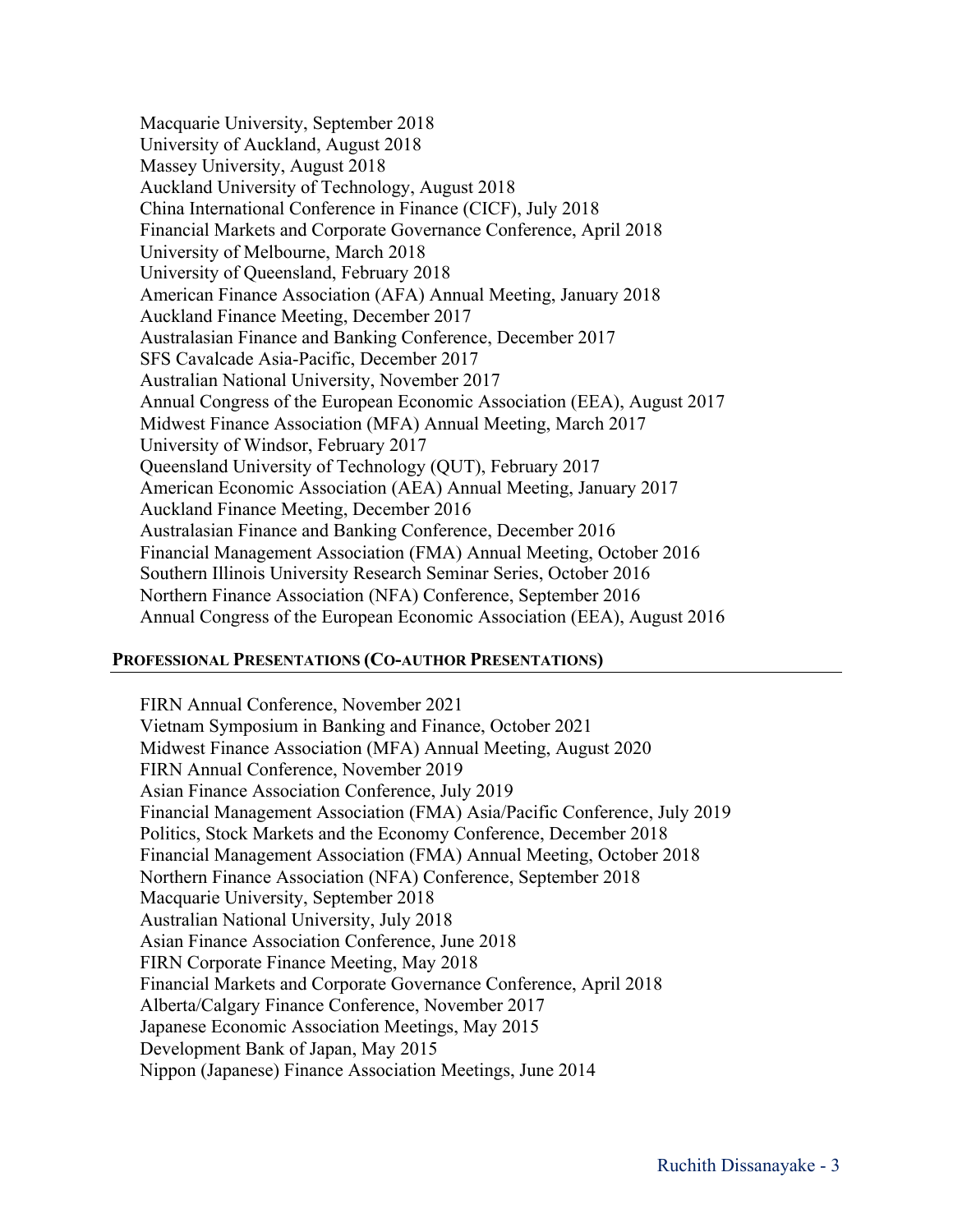## **CONFERENCE DISCUSSANT**

International Conference of the French Finance Association (AFFI), May 2021 Asian Finance Association Conference, July 2021 Asian Finance Association Conference, July 2019 Auckland Finance Meeting, December 2017 SFS Cavalcade Asia-Pacific, December 2017 Midwest Finance Association Annual Meeting, March 2017 Auckland Finance Meeting, December 2016 Australasian Finance and Banking Conference, December 2016 FMA Annual Meeting, October 2016

## **CONFERENCE SESSION CHAIR**

Northern Finance Association (NFA) Conference, September 2021 Midwest Finance Association Annual Meeting, March 2017 Australasian Finance and Banking Conference, December 2016 FMA Annual Meeting, October 2016

#### **PROFESSIONAL SERVICE**

## **Conference Program Chair**

- Queensland Corporate Finance Conference (QCFC 2021), August 2022
- Queensland Corporate Finance Conference (QCFC 2019), August 2019

# **Conference Program Committee**

- Financial Management Association (FMA) Annual Meeting, October 2021
- Financial Management Association (FMA) Asia/Pacific Conference, July 2019
- Financial Management Association (FMA) Asia/Pacific Conference, July 2018
- AFAANZ Conference, July 2018
- FMA Annual Meeting, Boston, October 2017
- FMA European Conference, Lisbon, Portugal, June 2017
- FMA Asia Pacific Conference, Taipei, Taiwan, May 2017

# **Peer-Reviewed Articles for**:

• Journal of Corporate Finance, Journal of Empirical Finance, Economic Letters, International Review of Economics and Finance, Japan and the World Economy, Papers in Regional Science, Economic Analysis and Policy, Financial Innovation

# **University Committee**

• Faculty Academic Board - Faculty of Business and Law (June 2021 to December 2022)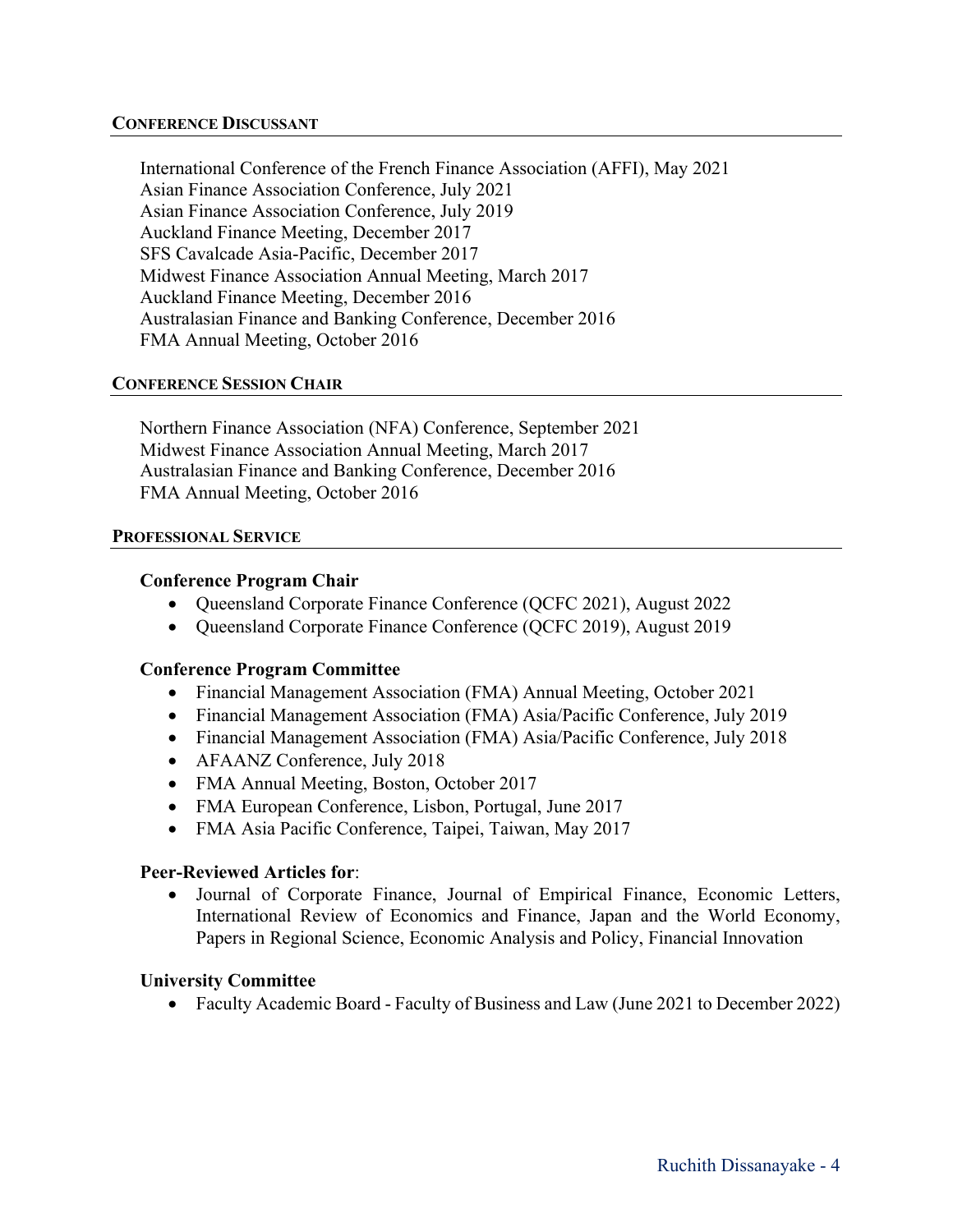# **Queensland University of Technology, Australia February 2018 - Current**

- International Finance (Undergraduate)
- Data Analysis and Decision Making (MBA)

# **Doctoral Students Advised**

• Richard Colthurst

## **University of Alberta**, Canada September 2015 to December 2016

**Instructor**, Department of Finance

- Investment Principles (Undergraduate)
- Introduction to Finance (Undergraduate)

# **University of Alberta**, Canada September 2013 to December 2014

**Teaching Assistant**, Department of Finance

- Investment Principles (Undergraduate)
- Advanced Portfolio Management (Undergraduate)
- International Finance (Undergraduate and MBA)

## **HONORS AND AWARDS**

- Tax Shocks, Political Cycles, and Asset Prices, FMA Asia Pacific Conference (2019) o Finalist for best paper award
- Government Spending Shocks and Firm Innovation, FMA Conference (2018) o Semi-finalist for best paper awards
- Faculty Grant Funding (2016 2017)
- FGSR Profiling Alberta's Graduate Students Award (2016)
- Scotiabank NFA Registration Award (2016)
- Investment Shocks and Asset Returns: International Evidence, FMA (2016) o Semi-finalist for best paper awards
- University of Alberta Business PhD Award (2012 2016)
- University of Alberta Business PhD Scholarship (2012 2016)
- AIMCo. PhD Scholarship in Finance (2014 2015)
- GRA Rice Graduate Scholarship in Business (2014 2015)
- Doctoral Students Abroad Funding (2015)
- Ernst Young PhD Faculty Fellowship (2012 2013)
- Faculty Grant Funding (2012 2013)